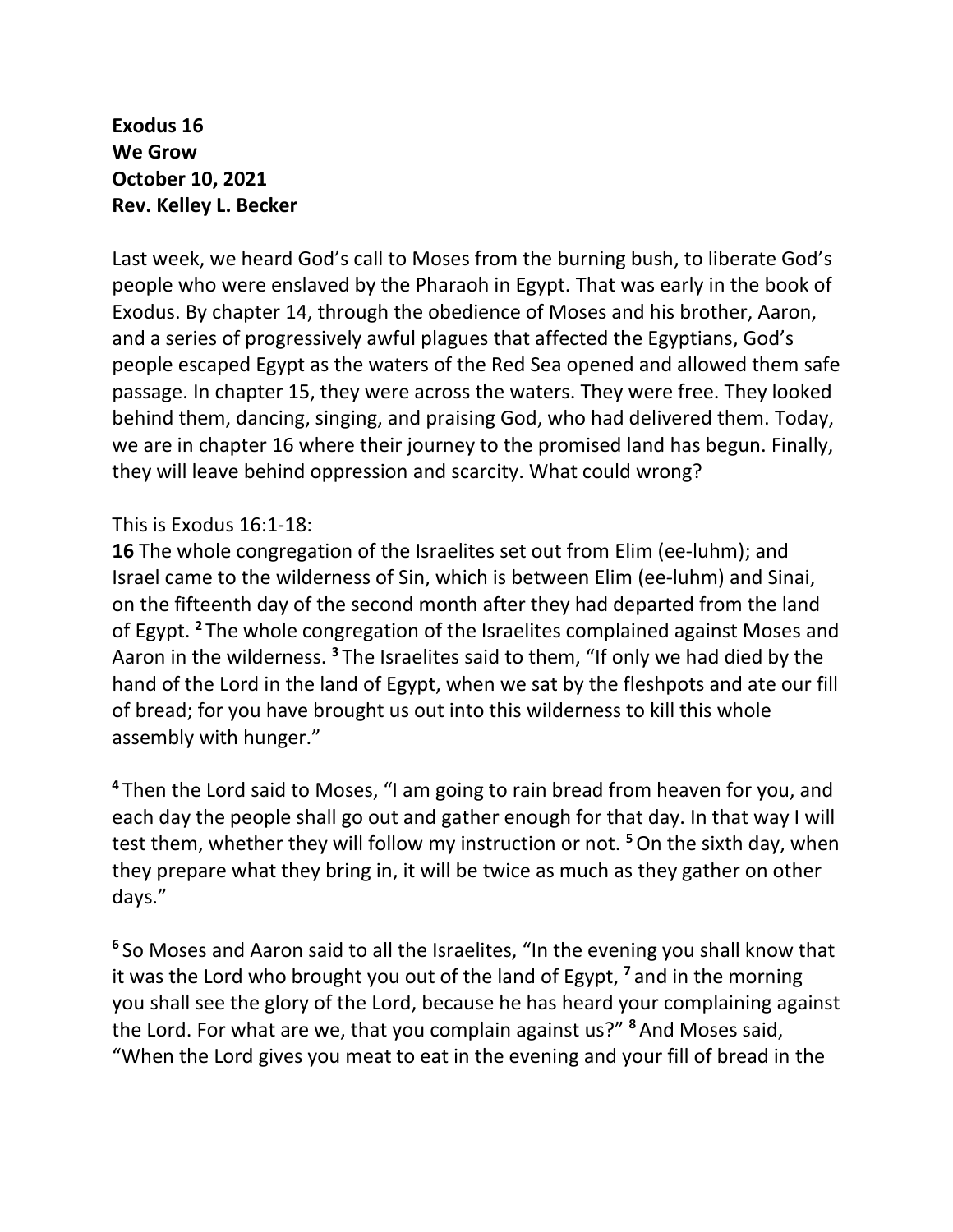morning, because the Lord has heard the complaining that you utter against him—what are we? Your complaining is not against us but against the Lord."

**<sup>9</sup>** Then Moses said to Aaron, "Say to the whole congregation of the Israelites, 'Draw near to the Lord, for he has heard your complaining.'" **<sup>10</sup>** And as Aaron spoke to the whole congregation of the Israelites, they looked toward the wilderness, and the glory of the Lord appeared in the cloud. **<sup>11</sup>** The Lord spoke to Moses and said, **<sup>12</sup>** "I have heard the complaining of the Israelites; say to them, 'At twilight you shall eat meat, and in the morning you shall have your fill of bread; then you shall know that I am the Lord your God.'"

**<sup>13</sup>** In the evening quails came up and covered the camp; and in the morning there was a layer of dew around the camp. **<sup>14</sup>**When the layer of dew lifted, there on the surface of the wilderness was a fine flaky substance, as fine as frost on the ground. **<sup>15</sup>**When the Israelites saw it, they said to one another, "What is it?" For they did not know what it was. Moses said to them, "It is the bread that the Lord has given you to eat. **<sup>16</sup>** This is what the Lord has commanded: 'Gather as much of it as each of you needs, an omer (an omer is an ancient Israelite unit of dry measure) to a person according to the number of persons, all providing for those in their own tents.'" **<sup>17</sup>** The Israelites did so, some gathering more, some less. **<sup>18</sup>** But when they measured it with an omer, those who gathered much had nothing left over, and those who gathered little had no shortage; they gathered as much as each of them needed. **<sup>19</sup>** And Moses said to them, "Let no one leave any of it over until morning." **<sup>20</sup>** But they did not listen to Moses; some left part of it until morning, and it bred worms and became foul. And Moses was angry with them.

Well, the Israelites' euphoria at being liberated didn't last long did it? "Are we there yet? I'm hungry. I wish I had stayed home. I didn't want to come anyway." Suddenly, slavery wasn't so bad…at least they were guaranteed food. Never mind that the work was grueling, and it would never secure the future of their families. Never mind that they were under Pharaoh's cruel thumb. In just a few short verses, the people went from celebration and praise to anger and complaints. And who were they mad at? Moses and Aaron…the ones God had used to liberate them. "You should have just let us die there," they said.

This text makes me feel like I ought to talk about how ungrateful the Israelites were. Reading this part of the narrative, it is easy to point the finger at the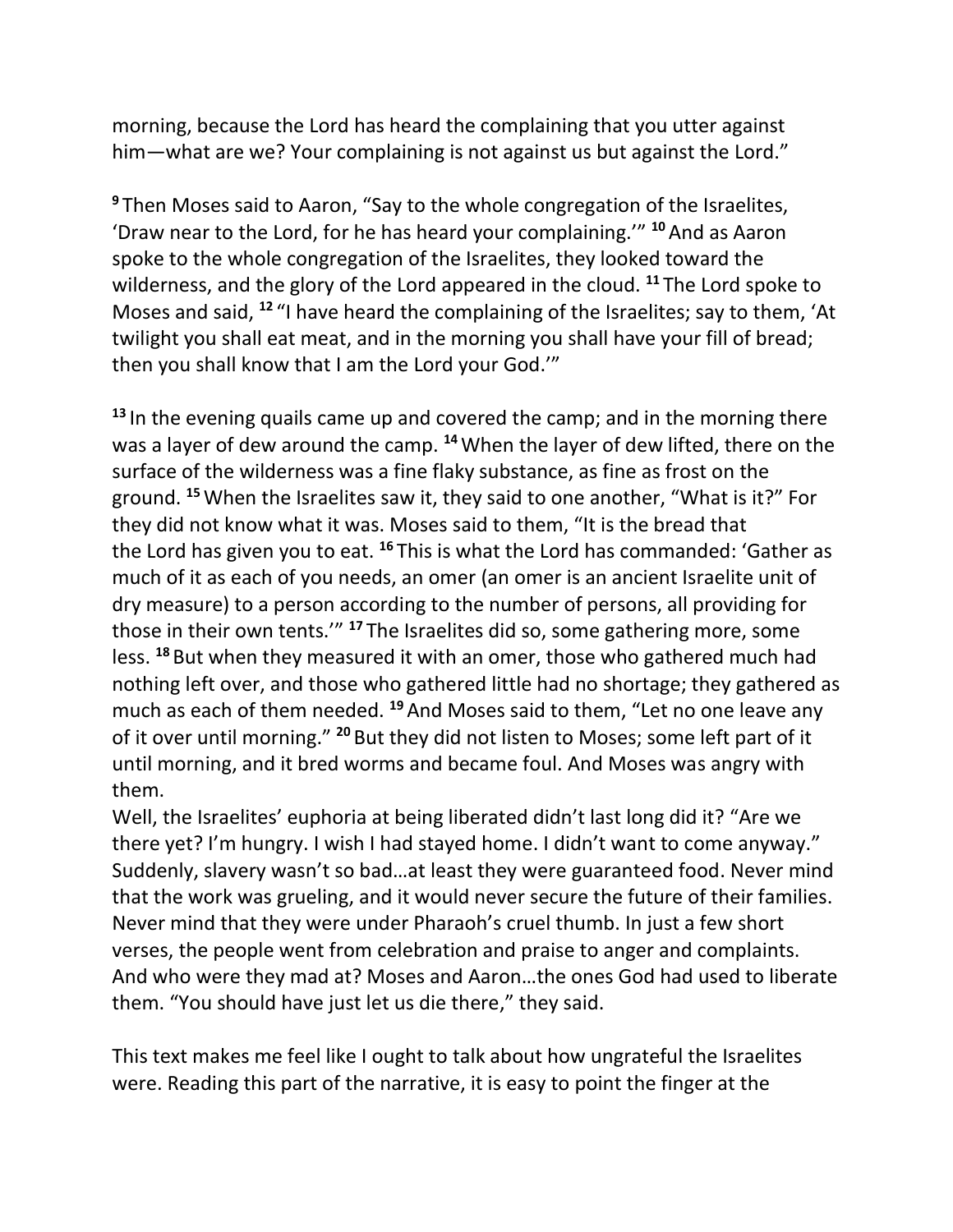Israelites for their behavior. God had just saved them, and here they were complaining. Indeed, a form of the word "complain" appears six times in this narrative. They were miserable and hungry and scared. So, they lashed out at Moses and Aaron, blaming them for their situation. But I can't bring myself to bash the Israelites because I see a lot of myself in them. How about you?

We human beings tend to have short memories. When we are miserable, we wallow in our misery. We whine and complain. We let fear that the misery is forever dictate our response. Speaking for myself, in moments of extreme misery or, to be truthful, mild annoyance, I don't have the capacity to give thanks for what **isn't** going wrong. The misery of the moment overshadows absolutely everything.

This tendency of mine was highlighted for me Friday evening when I stopped at the store on my way home. While there, I forgot to buy mushrooms. When I realized it, halfway home, knowing John needed them to make the dinner I had requested, I had to stop at another store to get them. Grocery shopping is the bane of my existence. So naturally, when I walked in the house and John asked me how my day was, I said, "It was the worst day ever." He said, "What happened?" I told him about the mushrooms and he said, "That's annoying. What else happened?" I said, "That's pretty much it. I worked on my sermon most of the day." So, no, I am not going to criticize the Israelites for their complaining in the wilderness.

When I read stories like this, where there is a big swing from everything being great to everything being horrible, I am reminded of this quote by author and activist L.R. Knost: "Life is amazing. And then it's awful. And then it's amazing again. And in between the amazing and awful it's ordinary and mundane and routine. Breathe in the amazing, hold on through the awful, and relax and exhale during the ordinary. That's just living heartbreaking, soul-healing, amazing, awful, ordinary life. And it's breathtakingly beautiful."

Through all the amazing, awful, ordinary, mundane, and routine moments, God is present, and we can trust God to provide for us and to always love us. And for some of us who are more hard-headed than others, it takes a lifetime to learn this. This Exodus story is the beginning of the Israelites learning the truth: We can count on God to show up.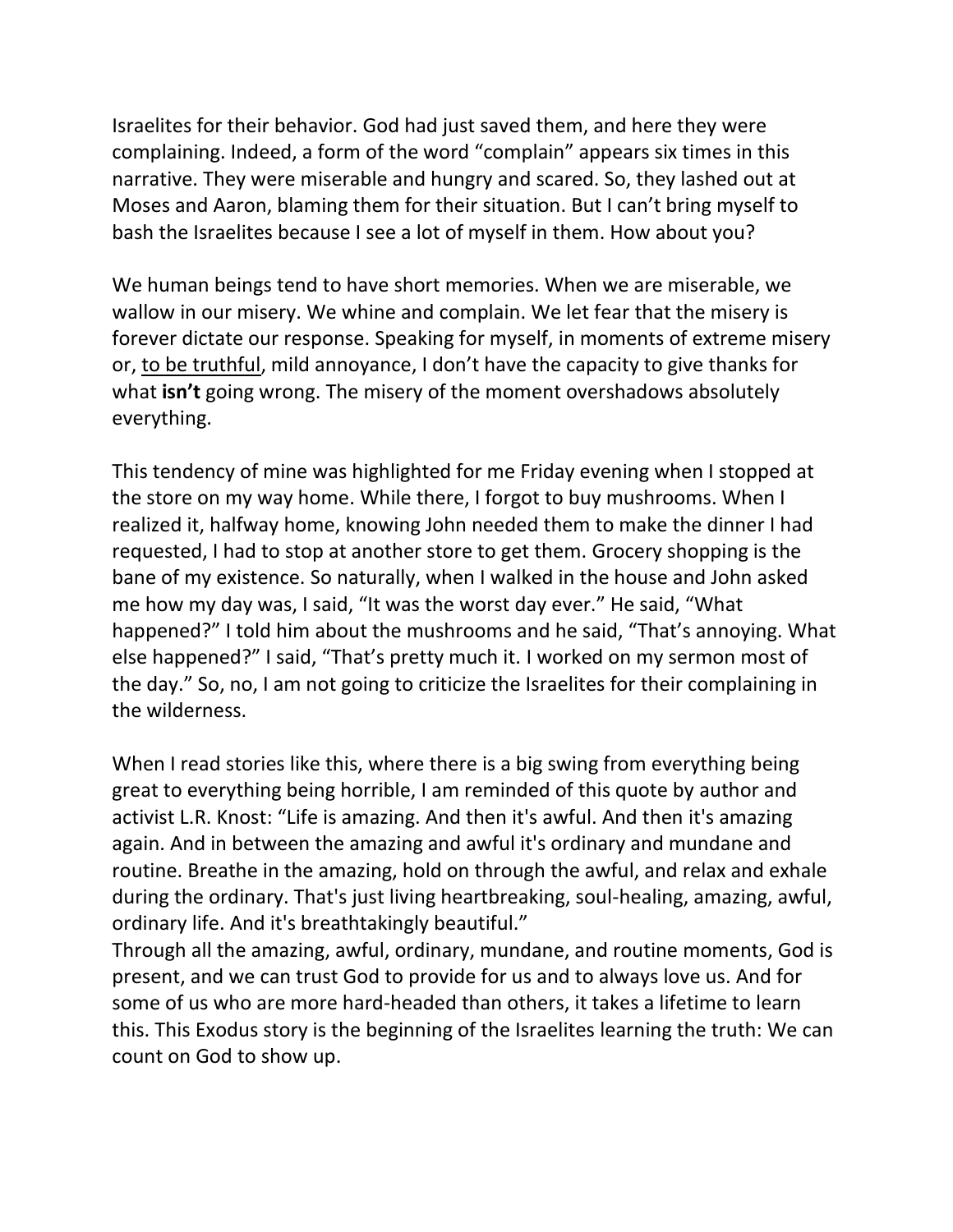This story opens about two months after their liberation. These folks were wandering in some of the most arid and barren land on the planet. To survive, the people would need to learn to depend on God. Just as a baby learns to trust that her parents will feed her, the people must learn to trust God. But here's the thing, their bodies may have been free from slavery, but the fear of scarcity, that was part of that experience, still had a tight hold on their hearts. They did not assume that since God liberated them God would show up to feed them. They probably thought Moses should have had a plan…you know, some coolers with food, a charcuterie board or something. And when it was clear he did not, their fear kicked in.

God responded to the cries of the people. The extravagance of God's provision can easily be overlooked today by our  $21<sup>st</sup>$  century eyes. "In the evening, quails came up and covered the camp" (Exodus 16:13). Most of us are accustomed to eating meat every day unless we choose otherwise. But in this ancient world, average families ate meat only on festive occasions. In this non-producing, arid land, the people not only received meat, but did so daily.

The second gift is equally generous. At first glance, it does not appear like much. Twice the biblical text uses the word thin, "as thin as frost," to describe this mystery. The Israelites learned quickly that the manna would not be used to feed their fear of scarcity. If they gathered a little, there was enough, and if they greedily gathered up a great amount, there was still just enough (the extra would spoil), and if they gathered just the right amount, it was the right amount.

The Israelites were being shown and taught, every single day, that God could be trusted to provide for them….and this would go on for a very long time. They wandered in the wilderness for 40 years. All the while, they were also learning that living under the reign of God was much different than living under the reign of Pharaoh. In Pharaoh's world, you met the work quotas, or you didn't eat. In God's world, everyone eats. Everyone is equal. This story teaches us that our hard work is not why God gives us the daily bread we pray for. God provides for God's people because God is generous. This is the beginning of God's people learning what it means to live in community as people of God. And we are still learning that today. Even now, we struggle with how we should act toward our neighbors and how we should respond to God's generosity.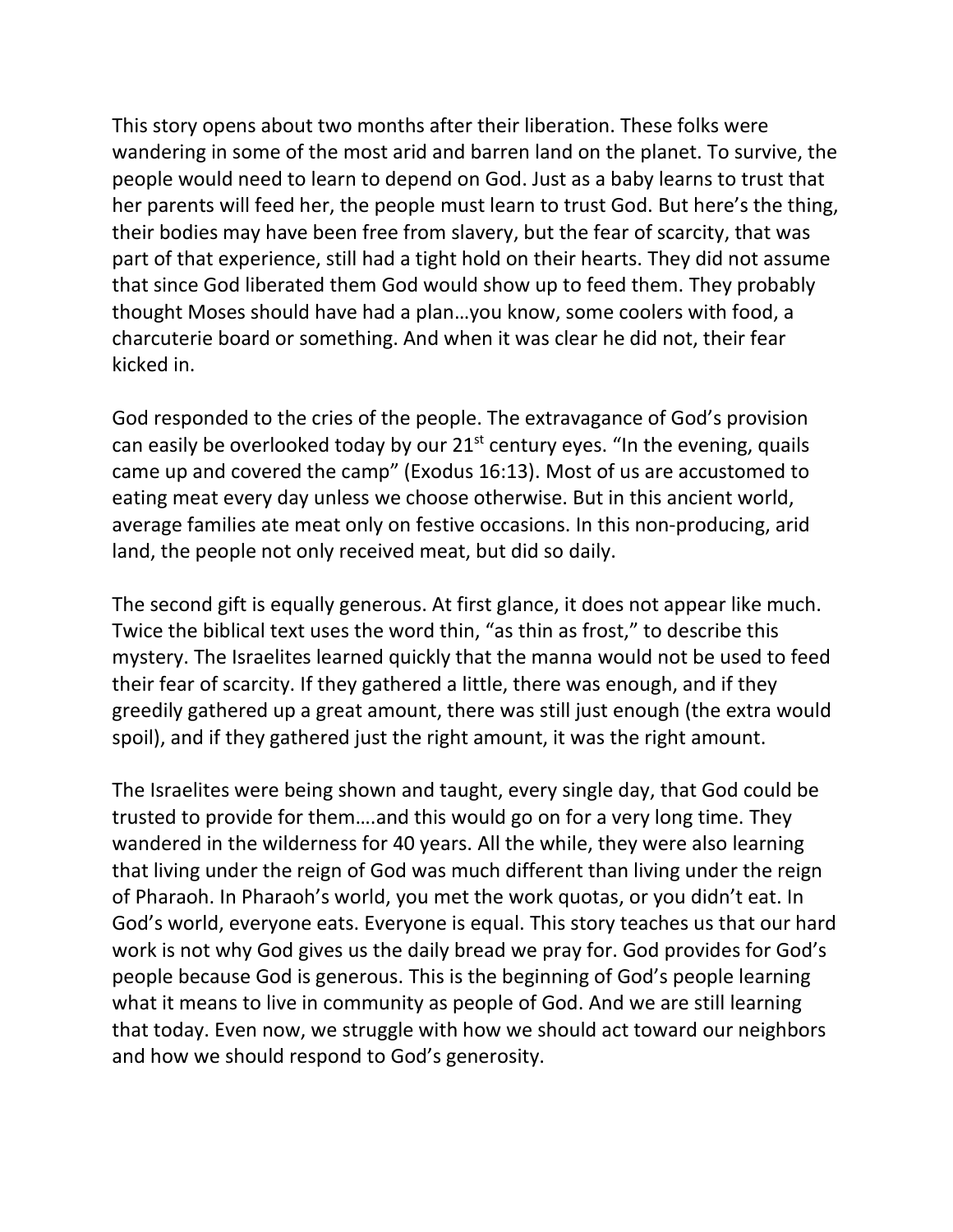In his book, *Journey to the Common Good,* theologian, Dr. Walter Brueggemann writes about how hard it is for us to wrap our minds around God's over the top generosity not just in this story but throughout the biblical narrative, he writes, "…there is something inescapably dreamy and unreal about inexplicable generosity. When we hear of it, we wonder about it and doubt it, because it does not fit our expectations for a quid pro quo world. Indeed, about such divine generosity there is something so dreamy that we reserve for it the special term miracle, something outside the ordinary that breaks the pattern of the regular and the expected, something that violates the predictable."

Abundance is a dream to us even now. Scarcity is what feels real. We cling to what we have, fearful we will run out of toilet paper during a pandemic or money after retirement. We are anxious about not having enough, even though, by the world's standards, we are surrounded by abundance. We let the algorithms of social media feed our fears, with every click the world seems scarier and more sinister, we are more and more dissatisfied with what we have. The truth is we, those of us worshiping together today are okay. We have enough. We are enough.

But we cannot ignore the realities of some of our neighbors, of food shortage and famine that for many people all over the world is life-threatening, quite often due to no fault of their own. The effects of climate change, war, terror and globalization on the daily lives of many people in places like El Salvador, Haiti, Afghanistan, and Indonesia challenge us to recognize that far too many people do *not* experience the proverbial manna from heaven. And certainly, there are people in our own community, who, without the help of organizations like Mary and Martha, Agape, and Disciples Christian Church, would be facing the same thing. Food insecurity, homelessness, and everything that poverty brings is real to more people than we care to acknowledge.

But before we complain to God, we should remember that it is not God who is responsible for the inequality we see around us. Today's text teaches us that God's intention is for all of creation to have what it needs. It's human beings who have made systems to the contrary. We live in a world in which it is normal for some people to not eat, for some people to not have adequate shelter, for some people to not have access to medical care. And we say things like, "they are lazy," "they need to get a job," "they need to stop drinking," "they should have stayed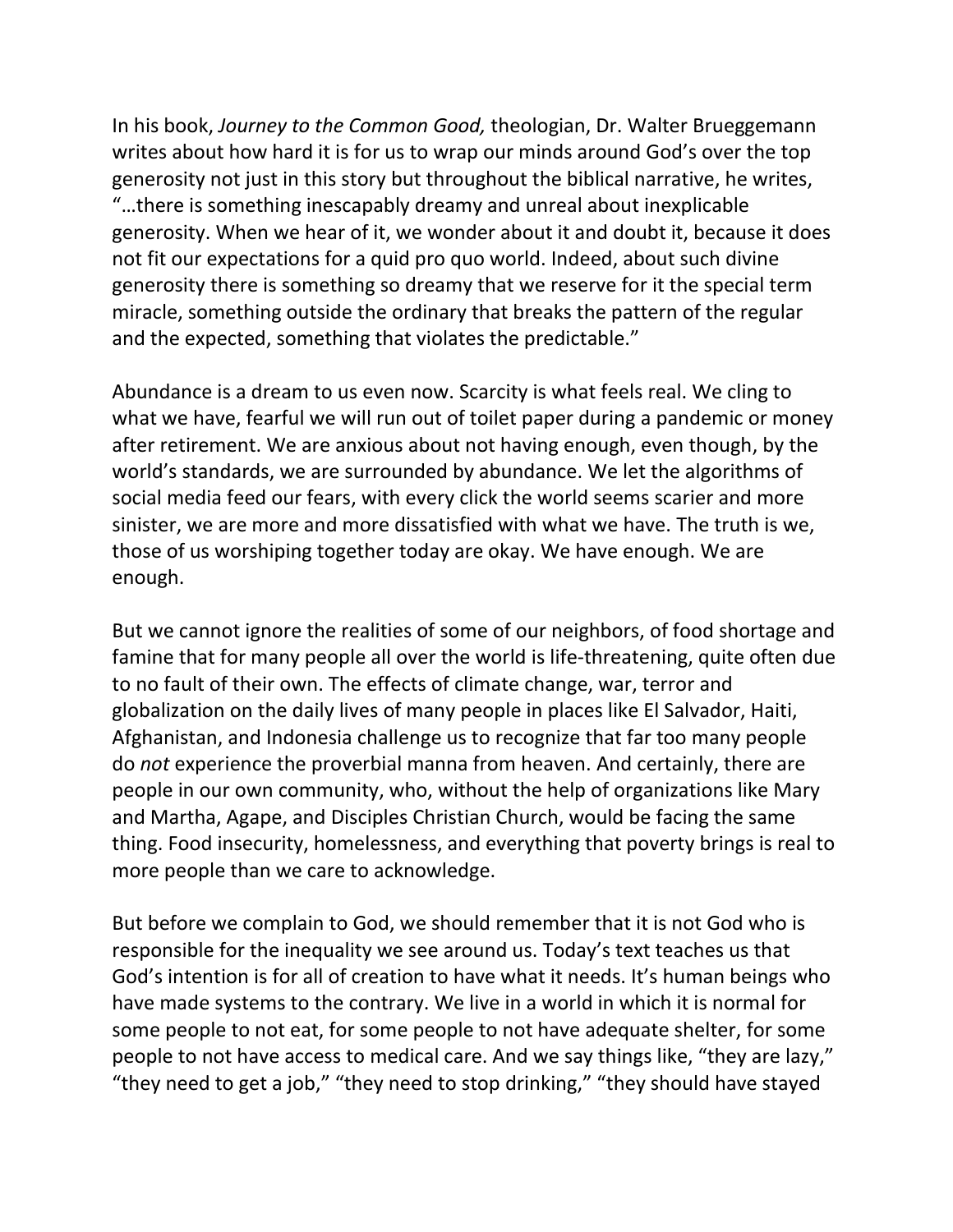in school," to make us feel better about walking by them. And some of us go home at night and pray to God, "Why don't you do something?" Well, I am here to tell you, God did do something. God created you. And me.

God created all of us to take care of all of us. We are still learning and growing into what that means and how that looks in our lives. This week, in the Leadership Bartlesville class I am part of, we visited a dilapidated house the city is planning to tear down soon. We learned that when the city went to board up the house, there were people living in the house in tents. The inside of the house was awful. The floor has holes in it. The drywall was gone, the roof in disrepair. The smell was unpleasant. There was a lot of conversation about how houses like that destabilize neighborhoods, which is why the city spends money to tear them down when owners refuse. I couldn't stop thinking about what must have happened to the people who were living in the house in tents. The alternatives must have been really terrible for them to choose to stay in that place. I wonder where they are this morning.

People should not be sleeping in dilapidated houses. People should not be perpetually hungry or cold. People should have access to some Advil if they have a headache and some Tums if their stomach is upset. And our first reaction to people who are suffering should not be, "You should have…" Our first reaction should be, "Let us help." We serve a generous and loving God and we are called to reflect that generosity and love in the world.

Learning to do that together is one of the ways We Grow at DCC. This week, I asked a few members what they have learned and how they have grown through their involvement at DCC. Here are some of their answers: I've learned that there are many ways to think about God and Jesus. I've learned that not all Christians believe the same things. I've learned that the communion table has a place for me. I've learned that it's okay to laugh in worship. I've grown in my understanding of biblical interpretation. I've changed my mind about many things, including how I feel about immigrants. I've learned that the way we talk about God matters. I've learned that homosexuality is not a sin. I've learned that children in the sanctuary brings me joy. I've grown to love reading non-fiction.